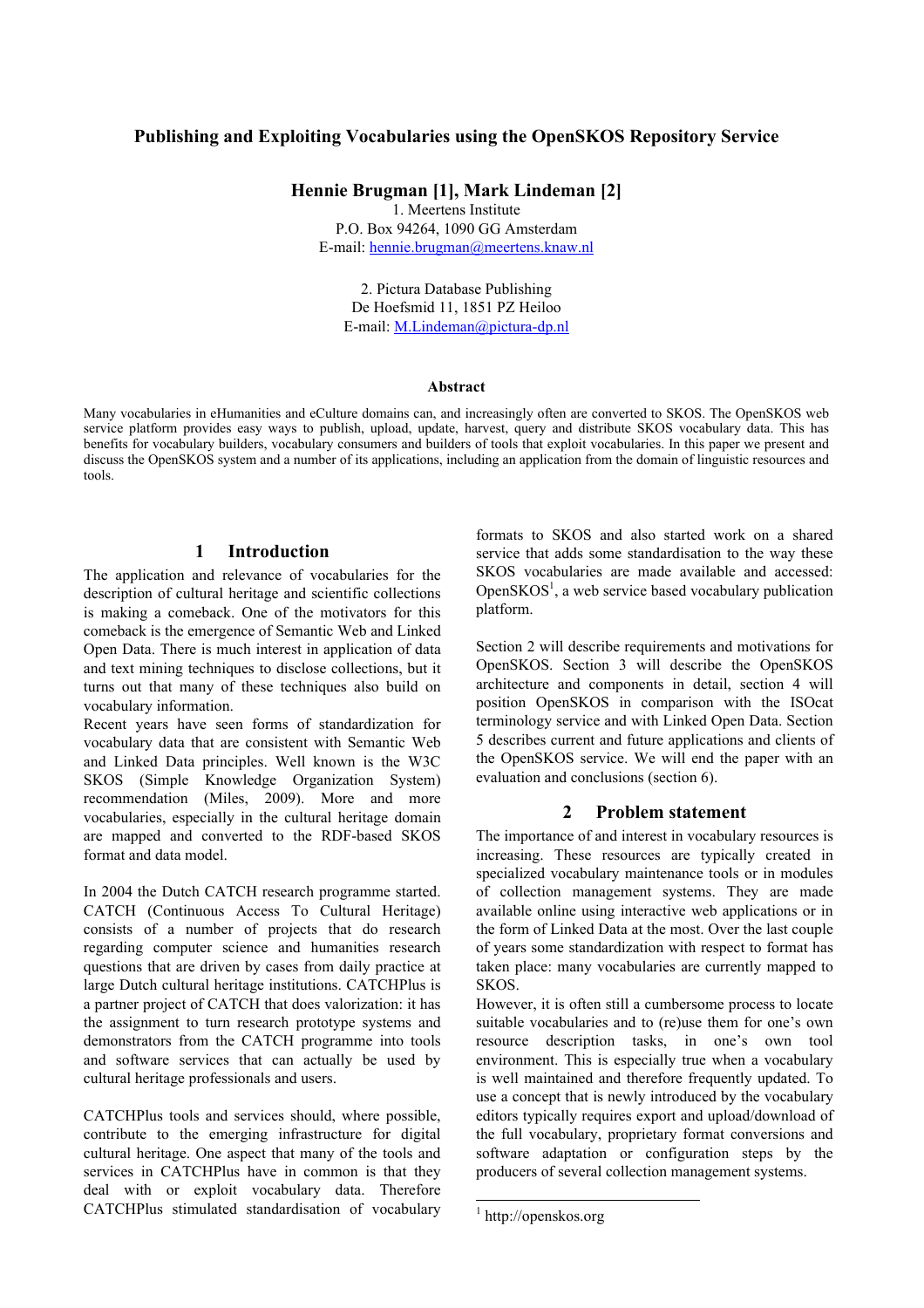

Figure 1: OpenSKOS architecture

Some web service based solutions also provide access to vocabularies as data, but these often have other shortcomings. They do not support periodic and/or incremental updates, they do not support the full underlying data model of the vocabularies (e.g. they are not able to handle relations between concepts), or they are optimized for other use cases than providing concepts for resource description (e.g. they have no proper support for handling long lists of entity names).

The Linked Data movement also imposes additional requirements on vocabulary services: concepts should be identified with stable, resolvable http URIs. Content negotiation is a desirable feature for a Vocabulary service.

Finally, web based (Open) Annotation (Sanderson, 2011) is a new development, that also imposes linked data type of requirements on Vocabulary services. It should be possible to annotate a web resource with URIs of concepts in online repositories.

## **3 The OpenSKOS service**

OpenSKOS is a web service based approach to publication, management and use of vocabulary data that can be mapped to SKOS. The name is not meant to suggest that SKOS is not open; it refers to 'infrastructure and services to provide *open access* to SKOS data'. The main objective is to make it easy for vocabulary producers to publish their vocabularies and updates of it in such a way, that they become available to vocabulary users automatically and instantaneously, and independent of the specific software tools of these vocabulary users.

## **3.1 Architecture**

Figure 1 shows the OpenSKOS architecture, which is a peer-to-peer architecture. Several sites can run instances of the freely available OpenSKOS repository software. Peers with a more centralized role are not technically necessary, although not excluded. Each site can be accessed by means of a RESTful API (Richardson, 2007) that supports a range of queries to retrieve or update SKOS vocabulary information in the repository. Having local copies of vocabularies in a repository instance implies that these can be searched efficiently on basis of locally created indexes.

Different OpenSKOS sites can exchange local copies of vocabularies using the OAI-PMH<sup>2</sup> protocol: OpenSKOS has built-in OAI-PMH data providers and harvesters. New vocabularies can be imported into the system in several ways: they can be harvested from another instance of OpenSKOS, they can be harvested from external OAI data providers, they can be included by implementation of the OpenSKOS API by other parties, or they can be uploaded using a built-in upload module.

Finally, OpenSKOS software contains a Dashboard to support a number of management tasks on each instance of OpenSKOS. This Dashboard can only be accessed after successful authentication.

## **3.2 The OpenSKOS RESTful API**

The system's API is defined in a collaborative effort between the CATCHPlus project office, three major commercial tool providers for the Dutch Cultural Heritage sector (Adlib Systems, Pictura Database Publishing and Trezorix) and the Rijksdienst voor het Cultureel Erfgoed (Dutch department for cultural heritage). The specification is based on previous experiences and known use cases of all partners. The W3C SKOS recommendation was taken as the underlying data model.

#### **2.3.1Functional scope of the API**

To start with, the API can resolve (skos) Concepts and ConceptSchemes ('vocabularies') by URI in a number

 <sup>2</sup> http://www.openarchives.org/OAI/openarchivesprotocol .html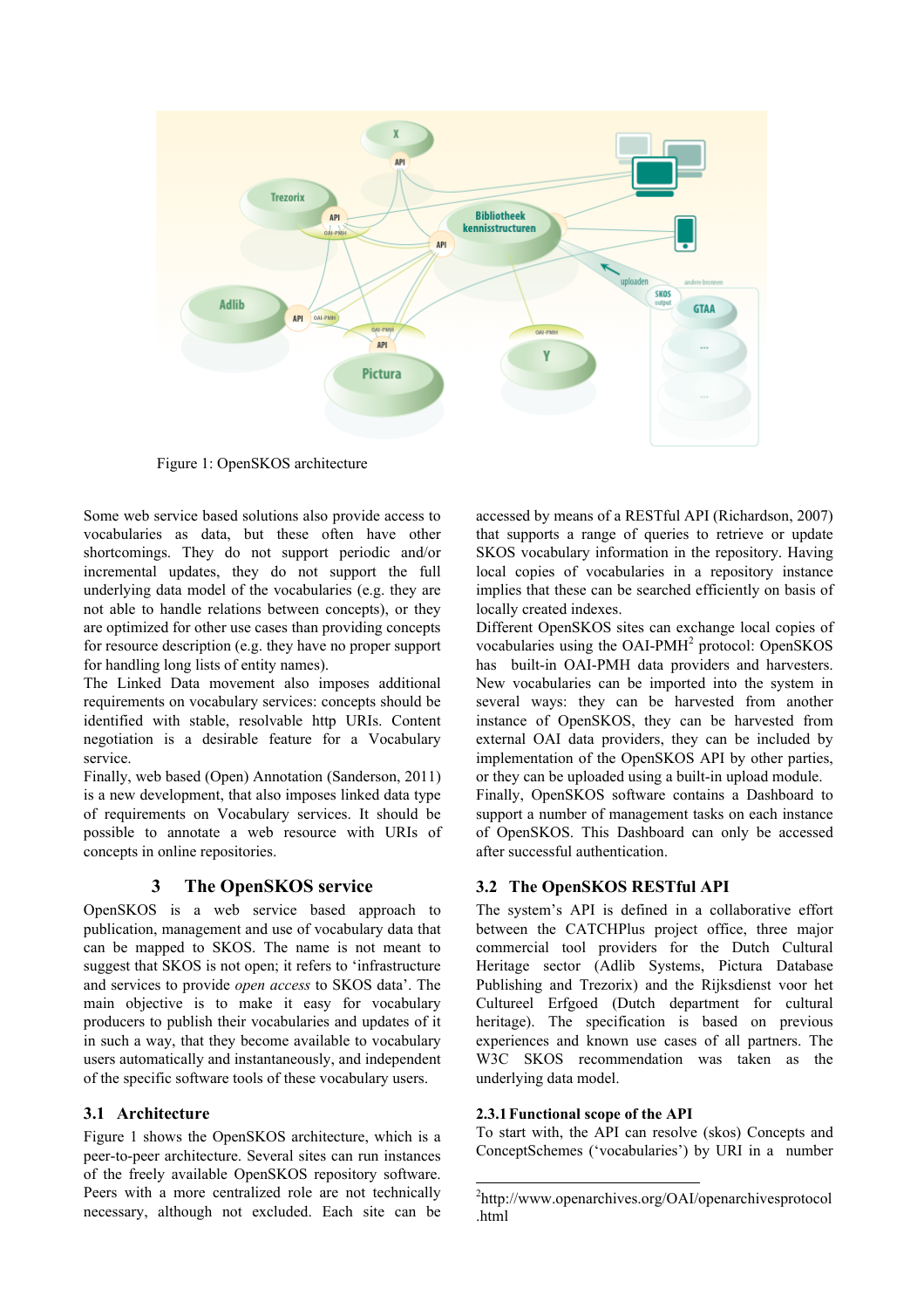of representation formats (JSON, RDF/XML, html). This implies that Linked Data access is a sub set of the web services functional scope. The resolve API has query parameters that allow filtering on language used, and specification of what information is/is not included in the result.

Second, the API has 'find' functionality for Concepts and ConceptSchemes. It supports a query parameter 'q' that takes queries according to the Apache Lucene Query Parser Syntax as values. Searching is possible over all SKOS based fields and over Dublin Core (dcterms) fields, if those are present. The result of a 'find' query is a list of Concepts (represented in the same way as for the concept resolve) and a diagnostics block, for example with number of results that match and number of results on page. Paging and sorting of results is supported.

A specialization of the /find API is the OpenSKOS 'auto complete' function, meant for interactive searching for matching concept labels starting with some characters. The primary use case for this auto complete is supporting resource description tasks in some collection or metadata management system.

The OpenSKOS API namespace contains *Collections* and *Institutions* that are not part of the SKOS model but added for practical reasons. Collections can group a number of conceptschemes together that constitute one resource from an organisational/data management perspective. For example, the thesaurus of the Netherlands Institute for Sound and Vision (archive of the Dutch public broadcast corporations) consists of six sub thesauri but is maintained and published as a whole. *Institutions* are added to make information available on the vocabulary publishers themselves, and to associate authorized vocabulary managers with.

The API explicitly covers SKOS properties that are used to define mappings between concepts, also mappings between concepts belonging to different conceptschemes. The OpenSKOS repository is also a place where mappings across vocabularies can be maintained and exploited.

The OpenSKOS API not only supports HTTP GET operations on the resources described before, but for many of those resources it also supports PUT, POST and DELETE operations. It is therefore possible to perform vocabulary maintenance tasks directly on the repository using the API. For REST examples see openskos.org.

The CATCHPlus project office and Pictura together have built an OpenSKOS implementation that includes an implementation of the API. This implementation is internally based on Apache SOLR. It also includes implementations of other OpenSKOS components: a Dashboard, OAI harvester and data provider (including a job scheduler) and upload module for SKOS uploads.

## **3.3 OAI-PMH and upload modules**

There are in principle three ways to enter vocabulary data into the OpenSKOS repository: create it from scratch using the APIs PUT and POST operations,

upload it using the built-in upload module or harvest it using the built-in OAI-PMH harvester and job scheduler. OpenSKOS repositories are able to harvest vocabulary data or to provide harvesting access to specific vocabularies from other OpenSKOS instances. This harvesting can be done periodically and incrementally. OpenSKOS includes a job scheduler that can be configured to run periodic harvesting jobs.

Reasons to harvest vocabularies to one's own OpenSKOS instance are: it can be used for an initial full download, and it subsequently keeps vocabulary information up to date. Another reason could be to maintain a copy for local indexing and searching. A reason to provide access for harvesting by others: most efficient, flexible and controlled way to allow downloads of potentially large data sets (http could lead to long download times and time outs).

OpenSKOS has a built-in upload module that can only be operated by authorized users using the system's Dashboard.

#### **3.4 Dashboard**

For management tasks by authorized users the system has an interactive Dashboard component. After successful authentication a user can access several panes. The "Manage institution" pane allows the user to enter and modify institution metadata, like name, contact information and website. "Manage collections" presents the user with an overview of available collections, and allows the user to create new ones. These collections are associated with the users' Institution. Each collection has associated metadata, like title, description, links to websites, and license information (preferably Open Database licences, of course). Also, for each collection it is possible to specify whether it is harvestable by other OpenSKOS instances and if the associated data is imported by upload or by OAI-PMH harvesting. In the latter case the OAI data providers' base URL can be specified.

Collections are the unit of 'upload' or 'maintenance', and can consist of data for several SKOS ConceptSchemes.

The "Manage users" pane gives an overview of existing users, their email addresses, their access rights (do they have writing access using the API, using the Dashboard or both) and their API key. It also supports creation of new users.

Finally, the "Manage jobs" pane gives an overview of scheduled and finished harvest and upload jobs.

Institution and collection info can not only be inspected and modified using the Dashboard; it is also available to anyone for inspection using the relevant API calls, represented as RDF/XML, JSON or html. The html representation makes it possible to browse over the repository content starting at an Institution, via its Collections and ConceptSchemes to representations of the Concepts themselves.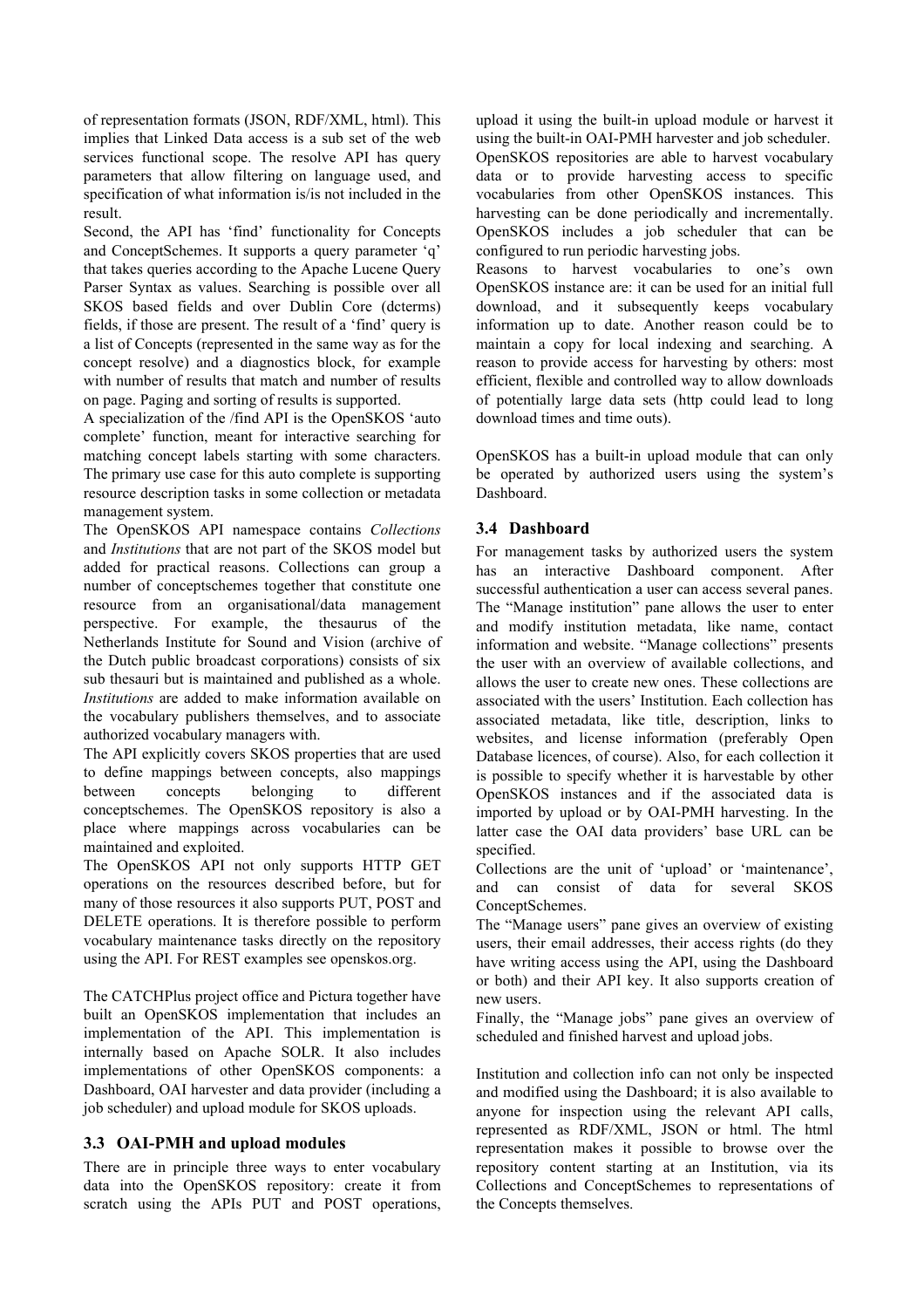

Figure 2: Snippets of user interfaces of OpenSKOS clients

### **3.5 Authentication and authorization**

Since the main objective of OpenSKOS is to be 'open' we chose not to support authenticated 'read' access to the repository's content, all SKOS information is worldreadable. In fact, we actively promote the use of open license forms like the Open Database license by offering this as an optional license form to creators of new vocabulary Collections.

For modification operations (create, update, delete) we support two levels of authorization: access using an API key, and access via the system's Dashboard. At API level modifications to Concepts and ConceptSchemes can be made. Modifications to Institutions, Collections and users all require authentication via the Dashboard.

Users can have either or both of the authorization levels.

## **4 Related work**

OpenSKOS can in terms of genericity be positioned somewhere between a domain- and community-specific terminology repository solution as ISOcat and the generic and general purpose Linked Open Data approach.

ISOcat (Windhouwer, 2010) is an ISO TC 37 registry for Data Categories. These Data Categories are mainly intended for linguistic concepts. ISOcat by definition does not support relations between concepts and relies on separate relation registries for this. Main use cases for ISOcat are registration of concepts and providing a platform for standardisation of linguistic terminology. ISOcat therefore is not the optimal place to maintain or serve large lists of term labels. SKOS and OpenSKOS are less restrictive: they are not restricted to a certain domain, support relations between concepts and support a wider range of use cases. Representing and serving long term lists is normal practice. ISOcat has a RESTful web service that can be and actually is used to feed the OpenSKOS service (see chapter 5.3 about CLAVAS).

Linked Data on the other hand is even more generic: it is not restricted to vocabulary type of data, as SKOS and OpenSKOS are. It can represent any mix of data, metadata and concepts and links between those. The drawback is, that considered as a protocol it is much simpler than the ISOcat and OpenSKOS RESTful APIs. Linked Data access by means of resolvable and stable http URIs and support for content negotiation is a subset of the functionality of the OpenSKOS API.

## **5 Applications**

The OpenSKOS repository service and architecture is the outcome of a process of several years, during which prototypes and experimental tools were built and tested. Over these years several academic, commercial and cultural heritage partners got involved. This section describes a bit of OpenSKOS' history and context, before it discusses current and planned applications of the system.

#### **5.1 OpenSKOS history and context**

Previous work in the CATCH research programme and in CATCHPlus resulted in a demonstrator and in a first version of the Vocabulary Repository service. This first version was implemented as a 'thin' Java layer on top of an RDF store (Openlink Virtuoso). Although stable and performant (e.g. online auto completion over the web works fine), this implementation makes a large demand on memory, and we had doubts about its scalability. Furthermore, its API is at best "REST-like", it has limited and incomplete support for modification operations, and there are no provisions for web upload, OAI-PMH harvesting or user authentication.

Nevertheless, this system was and is actually used for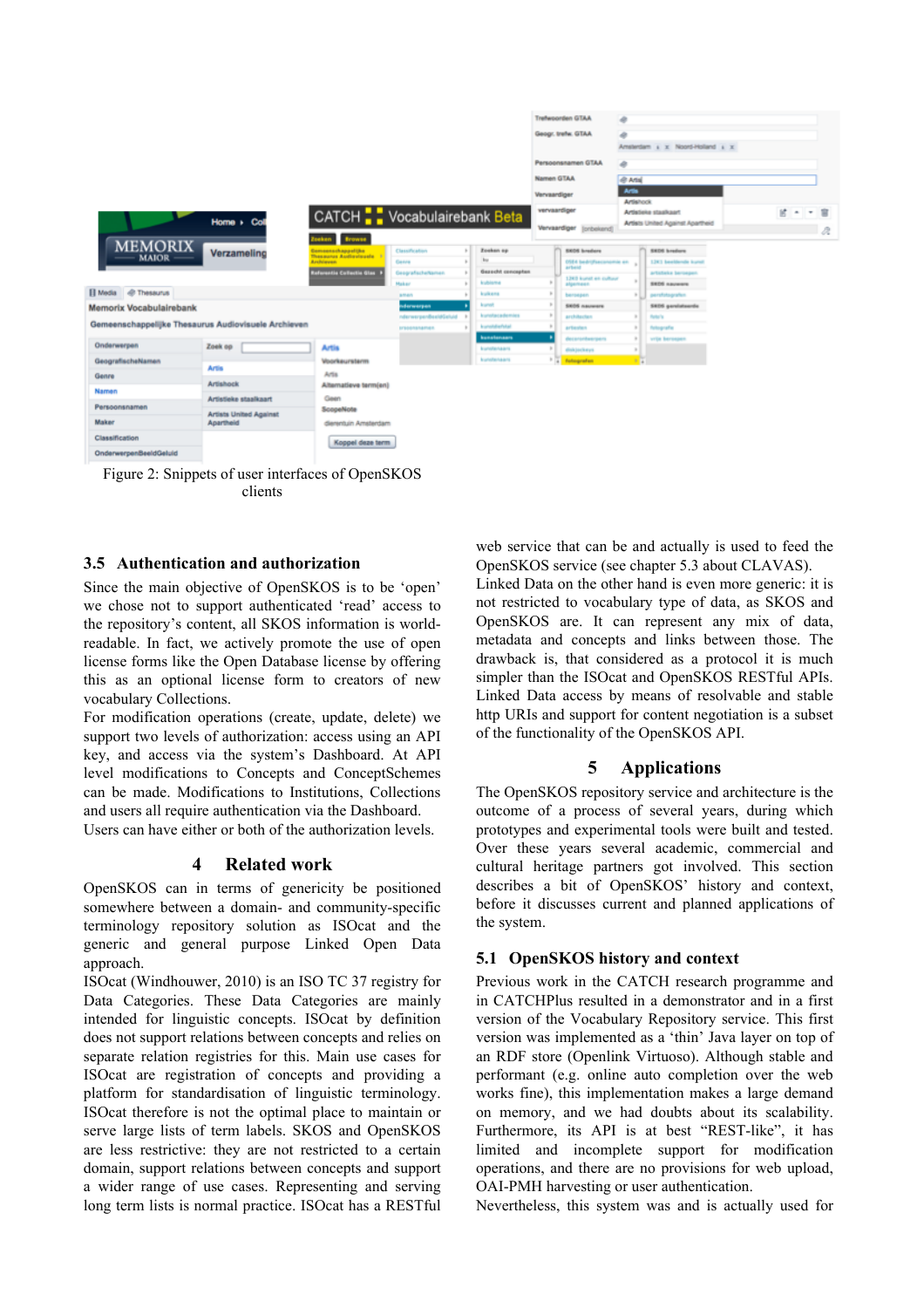daily collection description work by the triangle Netherlands Institute for Sound and Vision, National Archive, and Pictura and was found an elegant and interesting solution. (S&V is the thesaurus provider, National Archive does collection description with S&V terms using Pictura's Memorix tool).

This relative success led to intensive discussions between CATCHPlus, RCE, Adlib, Pictura, Trezorix that led to refinement of the OpenSKOS concept and a proper RESTful API specification that built on the knowledge, use cases and experience of all partners. Subsequently, the API, infrastructure and Dashboard were implemented by Pictura and CATCHPlus.

Due to this long history with frequent discussions, presentations and experiments in the Dutch cultural heritage context, there is now serious interest to participate. Several large Dutch CH institutions are currently involved in some way.

Recently CLARIN-NL also started a project to apply OpenSKOS for linguistic vocabulary data (see 5.3).

## **5.2 OpenSKOS clients**

Some API clients already exist. A generic browse and search web application was built for CATCHPlus (by Q42, see figure 2). All access to vocabulary data used and shown in this web application is exclusively retrieved via API calls.

Pictura's collection management application Memorix is used on daily basis by National Archive for description of their online image collection. Memorix also functions as an OpenSKOS client.

Sound and Vision has started development of a web based thesaurus management application on top of the OpenSKOS editing APIs to manage their GTAA thesaurus.

## **5.3 Application by CLARIN(-NL): CLAVAS**

Within the Dutch CLARIN context there turned out to be a need for an additional effort to promote uniform terminology. While ISOcat focuses on standardisation of sets of concepts (Datcats) there is an additional need for support of relative simple, but long lists of terms, especially in the context of metadata creation and editing. Therefore CLARIN-NL started the CLAVAS project, which is an application of OpenSKOS. The CLARIN project makes several contributions to OpenSKOS, and CLARIN in turn can benefit from additional efforts done for OpenSKOS. These contributions are three additional SKOS-ified resources (ISO 639-3 language codes, access to public parts of ISOcat through the OpenSKOS API and architecture, and a vocabulary of organisation names relevant for the international domain of linguistic tools and resources. It is explored if this list can be bootstrapped by existing metadata descriptions containing organisation information.

An additional CLAVAS component is a simple web application that supports basic vocabulary curation tasks on simple concept lists.

The CLAVAS project is done by the Meertens Institute, which also hosts the central CATCHPlus project office.

# **6 Evaluation and conclusions**

The OpenSKOS service can be consulted in many use cases where vocabularies play a role. Some examples :

- When defining a metadata component, as for example in the CMDI framework it is possible to associate a metadata field with a ConceptScheme in OpenSKOS simply by associating the field with the URI of the ConceptScheme.
- When creating metadata in a metadata editor values for fields can be selected using the auto complete API of OpenSKOS.
- The service can be exploited in several browse in search scenarios, for example for faceted browsing or for query formulation.
- When Concepts have labels in multiple languages, localized views of metadata records can be displayed.

OpenSKOS supports all SKOS relations between Concepts, both within vocabularies and across vocabularies. SKOS and OpenSKOS also support enrichment of vocabulary concepts with links to other resources on the web (more specifically, in the Linked Data cloud).

Probably the greatest benefit of OpenSKOS is that it provides an easy publication platform for all resources that can be 'SKOS-ified'. This has advantages for vocabulary publishers, for vocabulary consumers and for builders of tools that create or exploit vocabularies.

Advantages for vocabulary publishers are:

- Offering vocabularies to others is as easy as a simple upload action.
- It is easy to use your own vocabulary in the tools of others, if these tools use OpenSKOS.
- Vocabularies can easily and frequently be updated without involvement of others.
- It is easy to link your own vocabulary to vocabularies of others.

Advantages for vocabulary consumers :

- Easy discovery, evaluation and reuse of existing vocabularies (and therefore a reduced need to construct your own).
- New browse and search possibilities.
- Always up to date versions of vocabularies are available

Advantages for tool builders :

- No more periodic updates, no more specific adaptations for specific vocabularies.
- Can benefit from efforts of other tool builders and of vocabulary publishers.